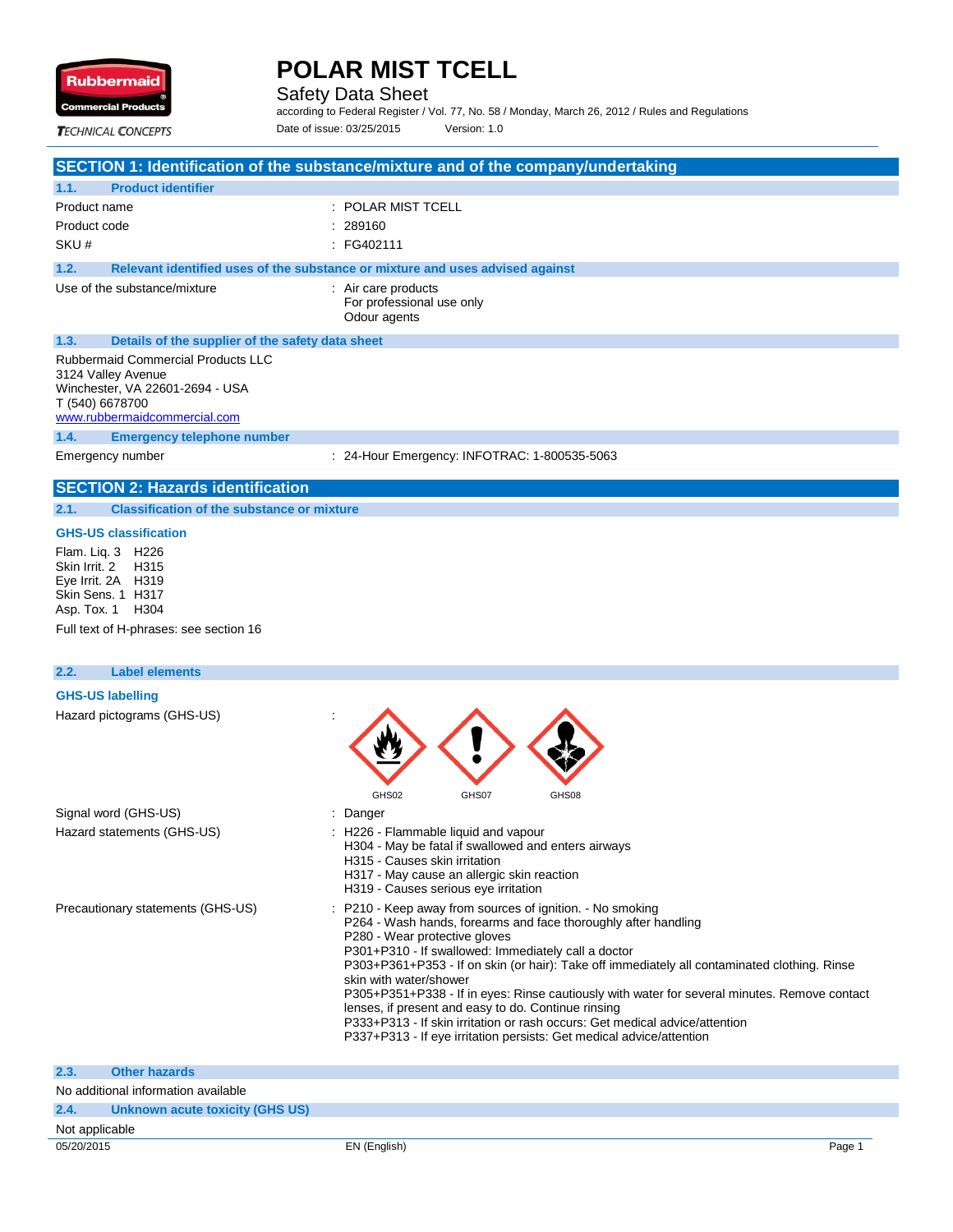### Safety Data Sheet

according to Federal Register / Vol. 77, No. 58 / Monday, March 26, 2012 / Rules and Regulations

### **SECTION 3: Composition/information on ingredients**

#### **3.1. Substance**

#### Not applicable **3.2. Mixture**

| $\mathbf{v}$ . As a                            |                           |           |                                                                                                                                          |
|------------------------------------------------|---------------------------|-----------|------------------------------------------------------------------------------------------------------------------------------------------|
| <b>Name</b>                                    | <b>Product identifier</b> | %         | <b>GHS-US classification</b>                                                                                                             |
| C9-12 ISO-ALKANES                              | (CAS No) 90622-57-4       | $20 - 50$ | Asp. Tox. 1, H304<br>Flam. Liq. 3, H226                                                                                                  |
| <b>LINALOOL</b>                                | (CAS No) 78-70-6          | $10 - 20$ | Skin Irrit. 2, H315<br>Eye Irrit. 2A, H319                                                                                               |
| <b>LINALYL ACETATE</b>                         | (CAS No) 115-95-7         | $1 - 10$  | Skin Irrit. 2, H315<br>Eye Irrit. 2A, H319                                                                                               |
| <b>MENTHOL</b>                                 | (CAS No) 2216-51-5        | $1 - 10$  | Skin Irrit. 2, H315<br>Eye Irrit. 2A, H319                                                                                               |
| <b>DIETHYL MALONATE</b>                        | (CAS No) 105-53-3         | $1 - 10$  | Eye Irrit. 2A, H319                                                                                                                      |
| 5-methyl-2-propan-2-ylcyclohexan-1-ol          | (CAS No) 89-78-1          | $1 - 10$  | Skin Irrit. 2. H315                                                                                                                      |
| <b>LIMONENE</b>                                | (CAS No) 5989-27-5        | $0,1 - 1$ | Flam. Liq. 3, H226<br>Skin Irrit. 2, H315<br>Skin Sens. 1, H317<br>Asp. Tox. 1, H304<br>Aquatic Acute 1, H400<br>Aquatic Chronic 1, H410 |
| <b>PINENES</b>                                 | (CAS No) 127-91-3         | $0.1 - 1$ | Skin Irrit. 2. H315<br>Skin Sens. 1, H317<br>Asp. Tox. 1, H304                                                                           |
| BETA-CARYOPHYLLENE                             | (CAS No) 87-44-5          | < 0.1     | Asp. Tox. 1, H304                                                                                                                        |
| OCIMENE - MAINLY 3,7-DIMETHYLOCTA 1,3,6-TRIENE | (CAS No) 13877-91-3       | < 0.1     | Asp. Tox. 1, H304                                                                                                                        |
| L-BETA-PINENE                                  | (CAS No) 18172-67-3       | < 0.1     | Flam. Liq. 3, H226<br>Skin Irrit. 2, H315<br>Skin Sens. 1, H317<br>Asp. Tox. 1, H304                                                     |
| <b>ALPHA-PINENES</b>                           | (CAS No) 80-56-8          | < 0.1     | Flam. Liq. 3, H226<br>Skin Irrit. 2. H315<br>Skin Sens. 1, H317<br>Asp. Tox. 1, H304                                                     |
| <b>MYRCENE</b>                                 | (CAS No) 123-35-3         | < 0.1     | Flam. Liq. 3, H226<br>Skin Irrit. 2, H315<br>Eye Irrit. 2A, H319<br>Asp. Tox. 1, H304                                                    |
| <b>GAMMA-TERPINENE</b>                         | (CAS No) 99-85-4          | < 0.1     | Flam. Lig. 3, H226<br>Skin Irrit. 2, H315<br>Asp. Tox. 1, H304                                                                           |
| <b>TERPINOLENE</b>                             | (CAS No) 586-62-9         | < 0.1     | Aquatic Chronic 2, H411<br>Asp. Tox. 1, H304                                                                                             |
| p-CYMENE                                       | (CAS No) 99-87-6          | < 0.1     | Flam. Lig. 3, H226<br>Skin Irrit. 2. H315<br>Aquatic Chronic 2, H411<br>Asp. Tox. 1, H304                                                |

### Full text of H-phrases: see section 16

| <b>SECTION 4: First aid measures</b>                                |                                                                                                                                                                                                              |  |
|---------------------------------------------------------------------|--------------------------------------------------------------------------------------------------------------------------------------------------------------------------------------------------------------|--|
| <b>Description of first aid measures</b><br>4.1.                    |                                                                                                                                                                                                              |  |
| First-aid measures general                                          | : Never give anything by mouth to an unconscious person. If you feel unwell, seek medical<br>advice (show the label where possible).                                                                         |  |
| First-aid measures after inhalation                                 | : Remove victim to fresh air and keep at rest in a position comfortable for breathing. If you feel<br>unwell, seek medical advice.                                                                           |  |
| First-aid measures after skin contact                               | : Wash with plenty of soap and water. Remove/Take off immediately all contaminated clothing.<br>Wash contaminated clothing before reuse. If skin irritation or rash occurs: Get medical<br>advice/attention. |  |
| First-aid measures after eye contact                                | : Rinse cautiously with water for several minutes. Remove contact lenses, if present and easy to<br>do. Continue rinsing. Obtain medical attention if pain, blinking or redness persist.                     |  |
| First-aid measures after ingestion                                  | : Do NOT induce vomiting. Immediately call a POISON CENTER or doctor/physician.                                                                                                                              |  |
| Most important symptoms and effects, both acute and delayed<br>4.2. |                                                                                                                                                                                                              |  |
| Symptoms/injuries                                                   | : Not expected to present a significant hazard under anticipated conditions of normal use.                                                                                                                   |  |
| Symptoms/injuries after skin contact                                | : Causes skin irritation.                                                                                                                                                                                    |  |
| Symptoms/injuries after ingestion                                   | : May be fatal if swallowed and enters airways.                                                                                                                                                              |  |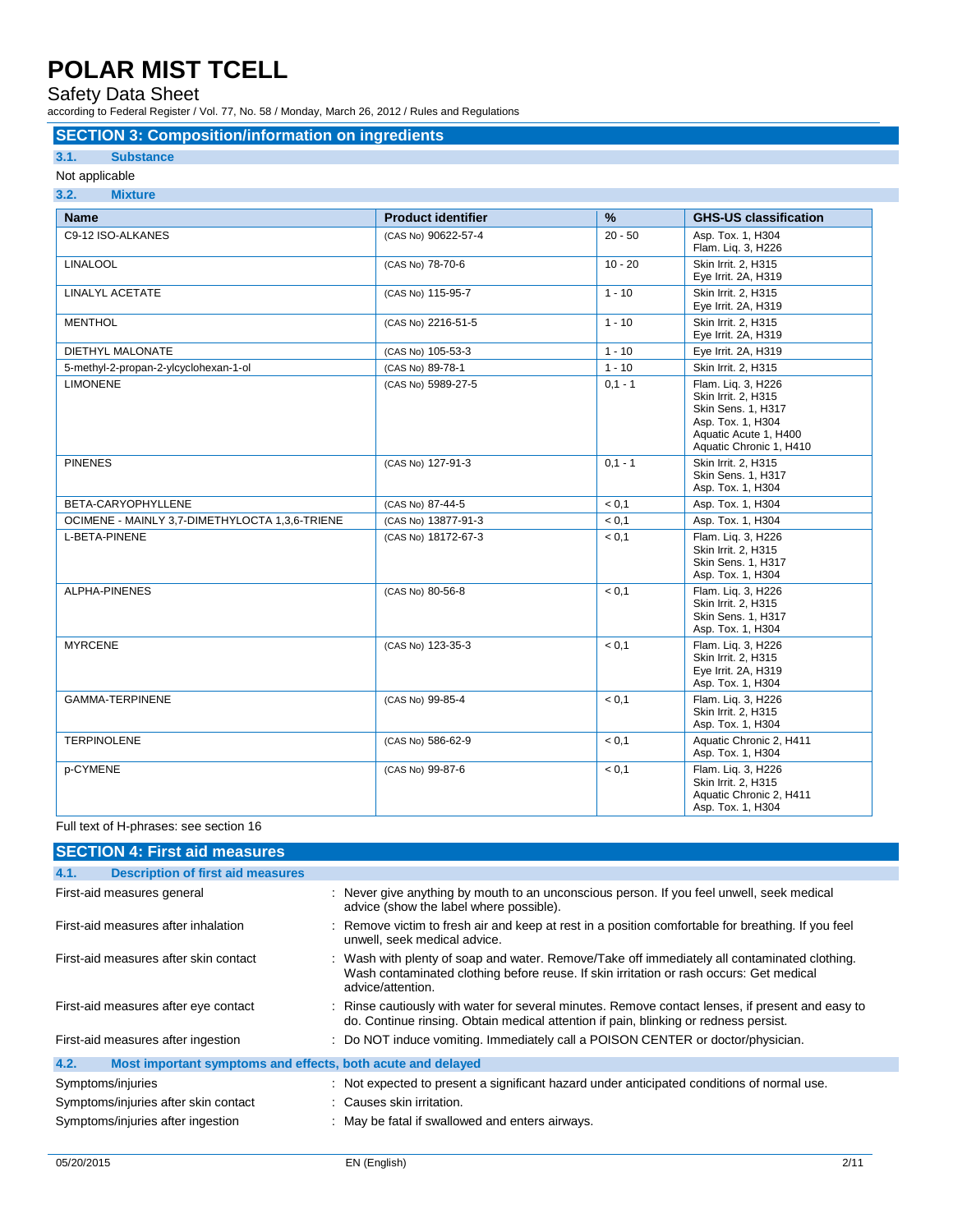## Safety Data Sheet

according to Federal Register / Vol. 77, No. 58 / Monday, March 26, 2012 / Rules and Regulations

| $\frac{1}{2}$ and $\frac{1}{2}$ and $\frac{1}{2}$ and $\frac{1}{2}$ and $\frac{1}{2}$ and $\frac{1}{2}$ and $\frac{1}{2}$ and $\frac{1}{2}$ and $\frac{1}{2}$ and $\frac{1}{2}$ and $\frac{1}{2}$ and $\frac{1}{2}$ and $\frac{1}{2}$ and $\frac{1}{2}$ and $\frac{1}{2}$ and $\frac{1}{2}$ a |                                                                                                                                                                                                                                             |  |  |  |  |
|-----------------------------------------------------------------------------------------------------------------------------------------------------------------------------------------------------------------------------------------------------------------------------------------------|---------------------------------------------------------------------------------------------------------------------------------------------------------------------------------------------------------------------------------------------|--|--|--|--|
| 4.3.<br>Indication of any immediate medical attention and special treatment needed                                                                                                                                                                                                            |                                                                                                                                                                                                                                             |  |  |  |  |
| No additional information available                                                                                                                                                                                                                                                           |                                                                                                                                                                                                                                             |  |  |  |  |
| <b>SECTION 5: Firefighting measures</b>                                                                                                                                                                                                                                                       |                                                                                                                                                                                                                                             |  |  |  |  |
| <b>Extinguishing media</b><br>5.1.                                                                                                                                                                                                                                                            |                                                                                                                                                                                                                                             |  |  |  |  |
| Suitable extinguishing media                                                                                                                                                                                                                                                                  | : Carbon dioxide. Dry powder. Foam.                                                                                                                                                                                                         |  |  |  |  |
| Unsuitable extinguishing media                                                                                                                                                                                                                                                                | Do not use a heavy water stream.                                                                                                                                                                                                            |  |  |  |  |
| 5.2.<br>Special hazards arising from the substance or mixture                                                                                                                                                                                                                                 |                                                                                                                                                                                                                                             |  |  |  |  |
| Fire hazard                                                                                                                                                                                                                                                                                   | : Flammable liquid and vapour.                                                                                                                                                                                                              |  |  |  |  |
| <b>Explosion hazard</b>                                                                                                                                                                                                                                                                       | May form flammable/explosive vapour-air mixture.                                                                                                                                                                                            |  |  |  |  |
| Reactivity                                                                                                                                                                                                                                                                                    | Stable under normal conditions of use.                                                                                                                                                                                                      |  |  |  |  |
| 5.3.<br><b>Advice for firefighters</b>                                                                                                                                                                                                                                                        |                                                                                                                                                                                                                                             |  |  |  |  |
| Firefighting instructions                                                                                                                                                                                                                                                                     | Exercise caution when fighting any chemical fire. Use water spray or fog for cooling exposed<br>containers. Prevent fire-fighting water from entering environment.                                                                          |  |  |  |  |
| Protection during firefighting                                                                                                                                                                                                                                                                | Do not enter fire area without proper protective equipment, including respiratory protection.                                                                                                                                               |  |  |  |  |
| <b>SECTION 6: Accidental release measures</b>                                                                                                                                                                                                                                                 |                                                                                                                                                                                                                                             |  |  |  |  |
| 6.1.                                                                                                                                                                                                                                                                                          | Personal precautions, protective equipment and emergency procedures                                                                                                                                                                         |  |  |  |  |
| General measures                                                                                                                                                                                                                                                                              | Remove ignition sources. Use special care to avoid static electric charges. No open flames. No<br>smoking.                                                                                                                                  |  |  |  |  |
| 6.1.1.<br>For non-emergency personnel                                                                                                                                                                                                                                                         |                                                                                                                                                                                                                                             |  |  |  |  |
| No additional information available                                                                                                                                                                                                                                                           |                                                                                                                                                                                                                                             |  |  |  |  |
| 6.1.2.<br>For emergency responders                                                                                                                                                                                                                                                            |                                                                                                                                                                                                                                             |  |  |  |  |
| Protective equipment                                                                                                                                                                                                                                                                          | : Equip cleanup crew with proper protection.                                                                                                                                                                                                |  |  |  |  |
| Emergency procedures                                                                                                                                                                                                                                                                          | : Ventilate area.                                                                                                                                                                                                                           |  |  |  |  |
| 6.2.<br><b>Environmental precautions</b>                                                                                                                                                                                                                                                      |                                                                                                                                                                                                                                             |  |  |  |  |
|                                                                                                                                                                                                                                                                                               | Prevent entry to sewers and public waters. Notify authorities if liquid enters sewers or public waters. Avoid release to the environment.                                                                                                   |  |  |  |  |
| 6.3.<br>Methods and material for containment and cleaning up                                                                                                                                                                                                                                  |                                                                                                                                                                                                                                             |  |  |  |  |
| Methods for cleaning up                                                                                                                                                                                                                                                                       | Soak up spills with inert solids, such as clay or diatomaceous earth as soon as possible. Store<br>away from other materials.                                                                                                               |  |  |  |  |
| <b>Reference to other sections</b><br>6.4.                                                                                                                                                                                                                                                    |                                                                                                                                                                                                                                             |  |  |  |  |
| See Heading 8. Exposure controls and personal protection.                                                                                                                                                                                                                                     |                                                                                                                                                                                                                                             |  |  |  |  |
| <b>SECTION 7: Handling and storage</b>                                                                                                                                                                                                                                                        |                                                                                                                                                                                                                                             |  |  |  |  |
| <b>Precautions for safe handling</b><br>7.1.                                                                                                                                                                                                                                                  |                                                                                                                                                                                                                                             |  |  |  |  |
| Additional hazards when processed                                                                                                                                                                                                                                                             | : Handle empty containers with care because residual vapours are flammable.                                                                                                                                                                 |  |  |  |  |
| Precautions for safe handling                                                                                                                                                                                                                                                                 | : Keep away from sources of ignition - No smoking. Provide good ventilation in process area to<br>prevent formation of vapour. Take precautionary measures against static discharge. Use only<br>non-sparking tools.                        |  |  |  |  |
| Hygiene measures                                                                                                                                                                                                                                                                              | Wash hands and other exposed areas with mild soap and water before eating, drinking or<br>smoking and when leaving work. Contaminated work clothing should not be allowed out of the<br>workplace. Wash contaminated clothing before reuse. |  |  |  |  |
| 7.2.<br>Conditions for safe storage, including any incompatibilities                                                                                                                                                                                                                          |                                                                                                                                                                                                                                             |  |  |  |  |
| Technical measures                                                                                                                                                                                                                                                                            | : Proper grounding procedures to avoid static electricity should be followed. Ground/bond<br>container and receiving equipment.                                                                                                             |  |  |  |  |
| Storage conditions                                                                                                                                                                                                                                                                            | Keep only in the original container in a cool, well ventilated place away from : Heat sources.<br>Keep container tightly closed.                                                                                                            |  |  |  |  |
| Incompatible products                                                                                                                                                                                                                                                                         | Strong bases. Strong acids.                                                                                                                                                                                                                 |  |  |  |  |
| Incompatible materials                                                                                                                                                                                                                                                                        | Sources of ignition. Direct sunlight. Heat sources.                                                                                                                                                                                         |  |  |  |  |
| <b>Specific end use(s)</b><br>7.3.                                                                                                                                                                                                                                                            |                                                                                                                                                                                                                                             |  |  |  |  |

No additional information available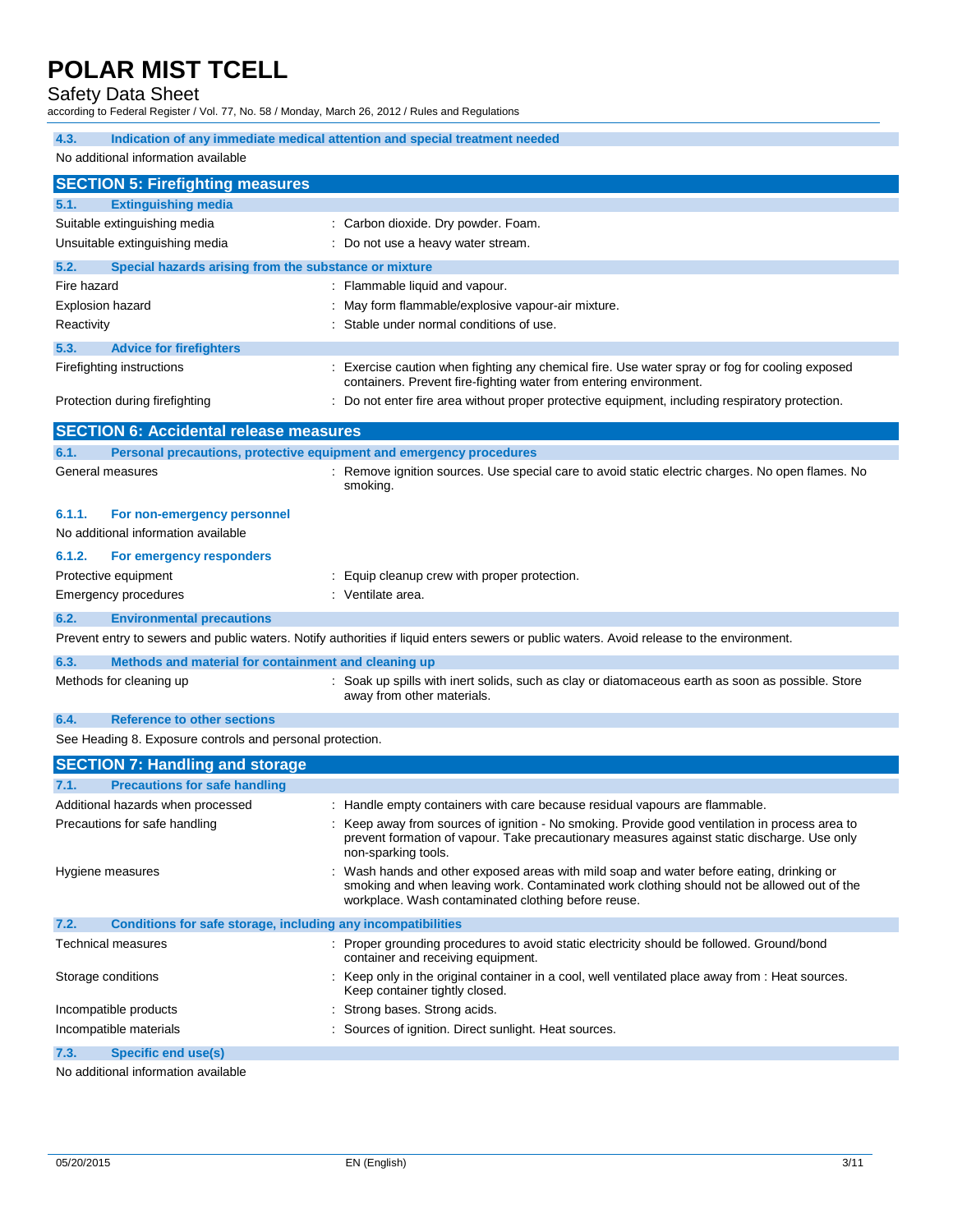### Safety Data Sheet

according to Federal Register / Vol. 77, No. 58 / Monday, March 26, 2012 / Rules and Regulations

| <b>SECTION 8: Exposure controls/personal protection</b> |                                                             |  |
|---------------------------------------------------------|-------------------------------------------------------------|--|
| <b>Control parameters</b><br>8.1.                       |                                                             |  |
| <b>POLAR MIST TCELL</b>                                 |                                                             |  |
| <b>ACGIH</b>                                            | Not applicable                                              |  |
| <b>OSHA</b>                                             | Not applicable                                              |  |
| <b>LINALOOL (78-70-6)</b>                               |                                                             |  |
| <b>ACGIH</b>                                            | Not applicable                                              |  |
| <b>OSHA</b>                                             | Not applicable                                              |  |
| LINALYL ACETATE (115-95-7)                              |                                                             |  |
| <b>ACGIH</b>                                            | Not applicable                                              |  |
| <b>OSHA</b>                                             | Not applicable                                              |  |
| <b>MENTHOL (2216-51-5)</b>                              |                                                             |  |
| <b>ACGIH</b>                                            | Not applicable                                              |  |
| <b>OSHA</b>                                             | Not applicable                                              |  |
|                                                         |                                                             |  |
| DIETHYL MALONATE (105-53-3)<br><b>ACGIH</b>             | Not applicable                                              |  |
| <b>OSHA</b>                                             | Not applicable                                              |  |
|                                                         |                                                             |  |
| 5-methyl-2-propan-2-ylcyclohexan-1-ol (89-78-1)         |                                                             |  |
| <b>ACGIH</b>                                            | Not applicable                                              |  |
| <b>OSHA</b>                                             | Not applicable                                              |  |
| <b>LIMONENE (5989-27-5)</b>                             |                                                             |  |
| <b>ACGIH</b>                                            | Not applicable                                              |  |
| <b>OSHA</b>                                             | Not applicable                                              |  |
| <b>PINENES (127-91-3)</b>                               |                                                             |  |
| <b>ACGIH</b>                                            | Not applicable                                              |  |
| <b>OSHA</b>                                             | Not applicable                                              |  |
| BETA-CARYOPHYLLENE (87-44-5)                            |                                                             |  |
| <b>ACGIH</b>                                            | Not applicable                                              |  |
| <b>OSHA</b>                                             | Not applicable                                              |  |
|                                                         | OCIMENE - MAINLY 3,7-DIMETHYLOCTA 1,3,6-TRIENE (13877-91-3) |  |
| <b>ACGIH</b>                                            | Not applicable                                              |  |
| <b>OSHA</b>                                             | Not applicable                                              |  |
| ALPHA-PINENES (80-56-8)                                 |                                                             |  |
| <b>ACGIH</b>                                            | Not applicable                                              |  |
| <b>OSHA</b>                                             | Not applicable                                              |  |
| L-BETA-PINENE (18172-67-3)                              |                                                             |  |
| <b>ACGIH</b>                                            | Not applicable                                              |  |
| <b>OSHA</b>                                             | Not applicable                                              |  |
| GAMMA-TERPINENE (99-85-4)                               |                                                             |  |
| <b>ACGIH</b>                                            | Not applicable                                              |  |
| <b>OSHA</b>                                             | Not applicable                                              |  |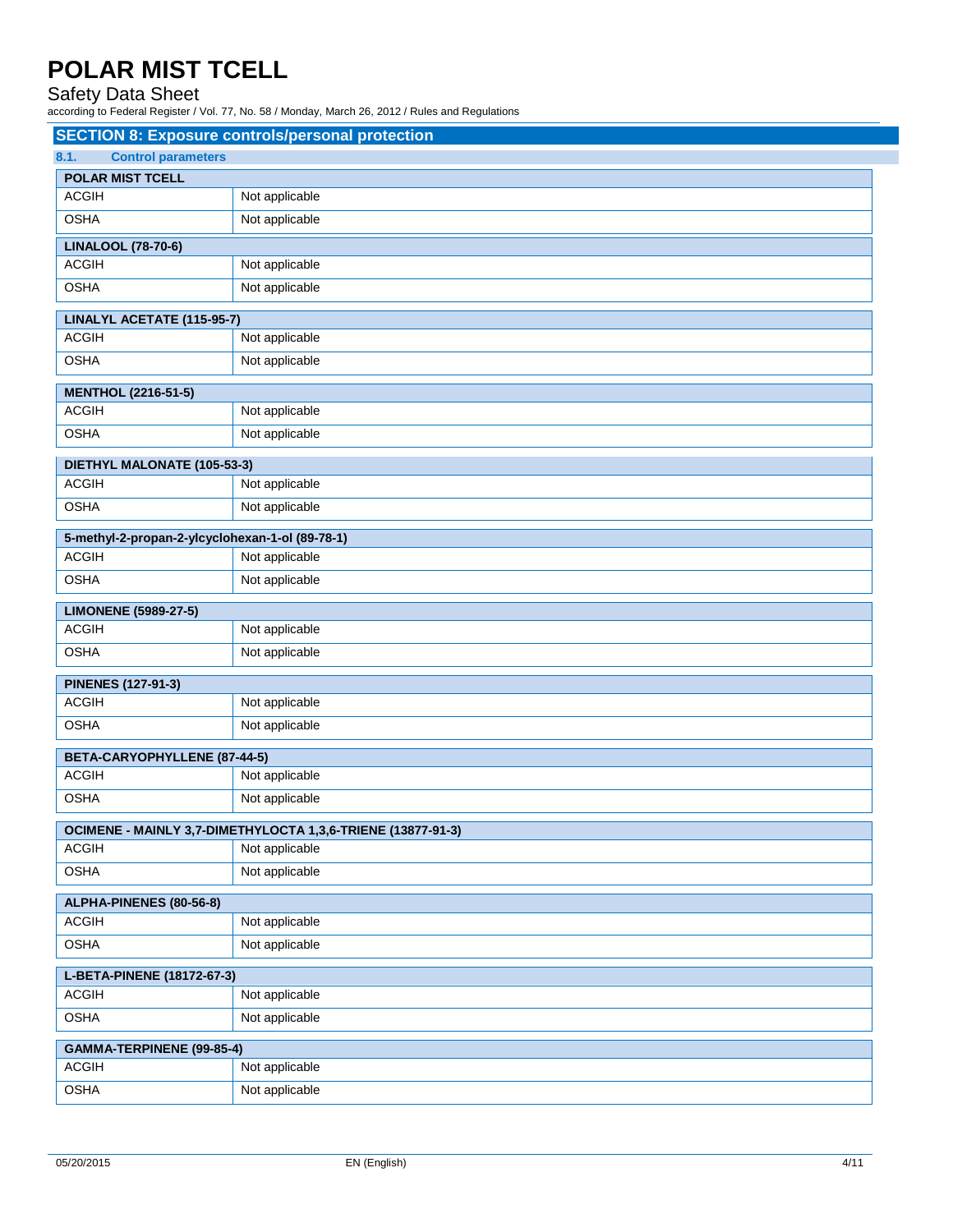## Safety Data Sheet

according to Federal Register / Vol. 77, No. 58 / Monday, March 26, 2012 / Rules and Regulations

| <b>MYRCENE (123-35-3)</b>                                            |                |                                                                                                       |
|----------------------------------------------------------------------|----------------|-------------------------------------------------------------------------------------------------------|
| <b>ACGIH</b>                                                         | Not applicable |                                                                                                       |
| <b>OSHA</b>                                                          | Not applicable |                                                                                                       |
| p-CYMENE (99-87-6)                                                   |                |                                                                                                       |
| <b>ACGIH</b>                                                         | Not applicable |                                                                                                       |
| <b>OSHA</b>                                                          | Not applicable |                                                                                                       |
| TERPINOLENE (586-62-9)                                               |                |                                                                                                       |
| <b>ACGIH</b>                                                         | Not applicable |                                                                                                       |
| <b>OSHA</b>                                                          | Not applicable |                                                                                                       |
| C9-12 ISO-ALKANES (90622-57-4)                                       |                |                                                                                                       |
| <b>ACGIH</b>                                                         | Not applicable |                                                                                                       |
| <b>OSHA</b>                                                          | Not applicable |                                                                                                       |
|                                                                      |                |                                                                                                       |
| 8.2.<br><b>Exposure controls</b><br>Appropriate engineering controls |                | : Provide local exhaust or general room ventilation to minimize mist and/or vapour<br>concentrations. |
| Personal protective equipment                                        |                | : Avoid all unnecessary exposure.                                                                     |
| Hand protection                                                      |                | : In case of repeated or prolonged contact wear gloves.                                               |
| Eye protection                                                       |                | : None under normal use.                                                                              |
| Respiratory protection                                               |                | : None under normal use.                                                                              |

## Other information **Other information** : Do not eat, drink or smoke during use.

| <b>SECTION 9: Physical and chemical properties</b>            |                               |  |
|---------------------------------------------------------------|-------------------------------|--|
| Information on basic physical and chemical properties<br>9.1. |                               |  |
| Physical state                                                | $:$ Liquid                    |  |
| Appearance                                                    | : Clear Transparent Liquid.   |  |
| Colour                                                        | colourless to slightly yellow |  |
| Odour                                                         | characteristic                |  |
| Odour threshold                                               | : No data available           |  |
| рH                                                            | : No data available           |  |
| Relative evaporation rate (butylacetate=1)                    | : No data available           |  |
| Melting point                                                 | : No data available           |  |
| Freezing point                                                | : No data available           |  |
| Boiling point                                                 | : No data available           |  |
| Flash point                                                   | $:59^{\circ}$ C               |  |
| Auto-ignition temperature                                     | : No data available           |  |
| Decomposition temperature                                     | : No data available           |  |
| Flammability (solid, gas)                                     | : No data available           |  |
| Vapour pressure                                               | : No data available           |  |
| Relative vapour density at 20 °C                              | : No data available           |  |
| Relative density                                              | $: 0.868 - 0.872$             |  |
| Solubility                                                    | : No data available           |  |
| Log Pow                                                       | : No data available           |  |
| Log Kow                                                       | : No data available           |  |
| Viscosity, kinematic                                          | $: 6 \text{ mm}^2\text{/s}$   |  |
| Viscosity, dynamic                                            | : No data available           |  |
| <b>Explosive properties</b>                                   | : No data available           |  |
| Oxidising properties                                          | : No data available           |  |
| <b>Explosive limits</b>                                       | : No data available           |  |
|                                                               |                               |  |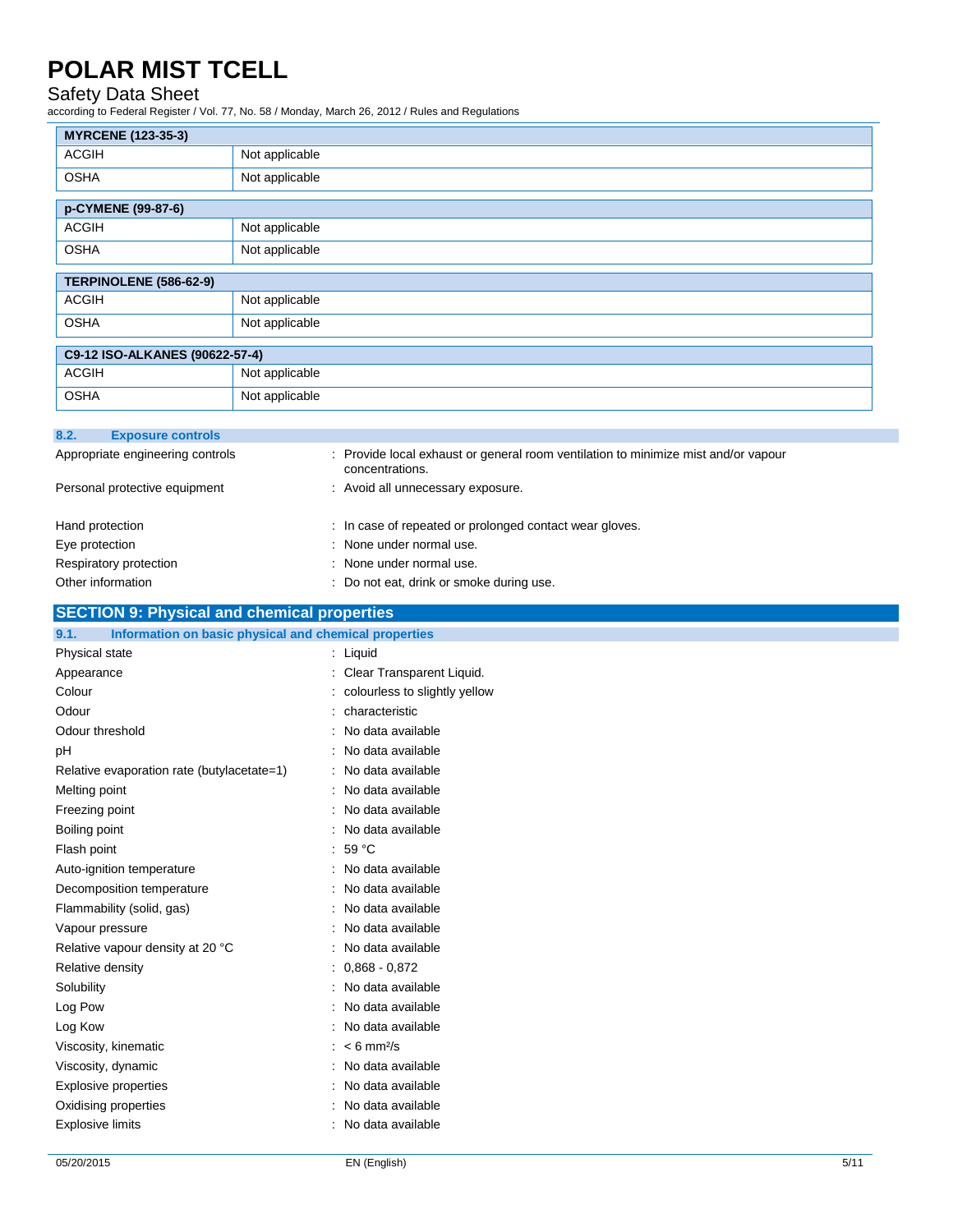## Safety Data Sheet

according to Federal Register / Vol. 77, No. 58 / Monday, March 26, 2012 / Rules and Regulations

#### **9.2. Other information**

No additional information available

#### **SECTION 10: Stability and reactivity**

#### **10.1. Reactivity**

Stable under normal conditions of use.

### **10.2. Chemical stability**

The product is stable at normal handling and storage conditions. May form flammable/explosive vapour-air mixture.

#### **10.3. Possibility of hazardous reactions**

Not established.

#### **10.4. Conditions to avoid**

Direct sunlight. Extremely high or low temperatures. Open flame. Overheating. Heat. Sparks.

#### **10.5. Incompatible materials**

Strong acids. Strong bases. Oxidizing agent.

#### **10.6. Hazardous decomposition products**

fume. Carbon monoxide. Carbon dioxide. Organic compounds. May release flammable gases.

| <b>SECTION 11: Toxicological information</b>     |                                                      |      |
|--------------------------------------------------|------------------------------------------------------|------|
| Information on toxicological effects<br>11.1.    |                                                      |      |
|                                                  |                                                      |      |
| Acute toxicity                                   | : Not classified                                     |      |
|                                                  |                                                      |      |
|                                                  |                                                      |      |
|                                                  |                                                      |      |
| Skin corrosion/irritation                        | : Causes skin irritation.                            |      |
| Serious eye damage/irritation                    | : Causes serious eye irritation.                     |      |
| Respiratory or skin sensitisation                | May cause an allergic skin reaction.                 |      |
| Germ cell mutagenicity                           | Not classified                                       |      |
| Carcinogenicity                                  | Not classified                                       |      |
|                                                  |                                                      |      |
|                                                  |                                                      |      |
|                                                  |                                                      |      |
| Reproductive toxicity                            | : Not classified                                     |      |
| Specific target organ toxicity (single exposure) | : Not classified                                     |      |
|                                                  |                                                      |      |
|                                                  |                                                      |      |
|                                                  |                                                      |      |
| Specific target organ toxicity (repeated         | : Not classified                                     |      |
| exposure)                                        |                                                      |      |
|                                                  |                                                      |      |
|                                                  |                                                      |      |
|                                                  |                                                      |      |
| Aspiration hazard                                | May be fatal if swallowed and enters airways.        |      |
| Symptoms/injuries after skin contact             | Causes skin irritation.                              |      |
| Symptoms/injuries after ingestion                | : May be fatal if swallowed and enters airways.      |      |
|                                                  |                                                      |      |
| <b>SECTION 12: Ecological information</b>        |                                                      |      |
| 12.1.<br><b>Toxicity</b>                         |                                                      |      |
| Ecology - water                                  | : Harmful to aquatic life with long lasting effects. |      |
| <b>LINALOOL (78-70-6)</b>                        |                                                      |      |
| LC50 fish 1                                      | 27,8 mg/l                                            |      |
| EC50 other aquatic organisms 1                   | 88,3 mg/l EC50 waterflea (48 h)                      |      |
| 05/20/2015                                       | EN (English)                                         | 6/11 |
|                                                  |                                                      |      |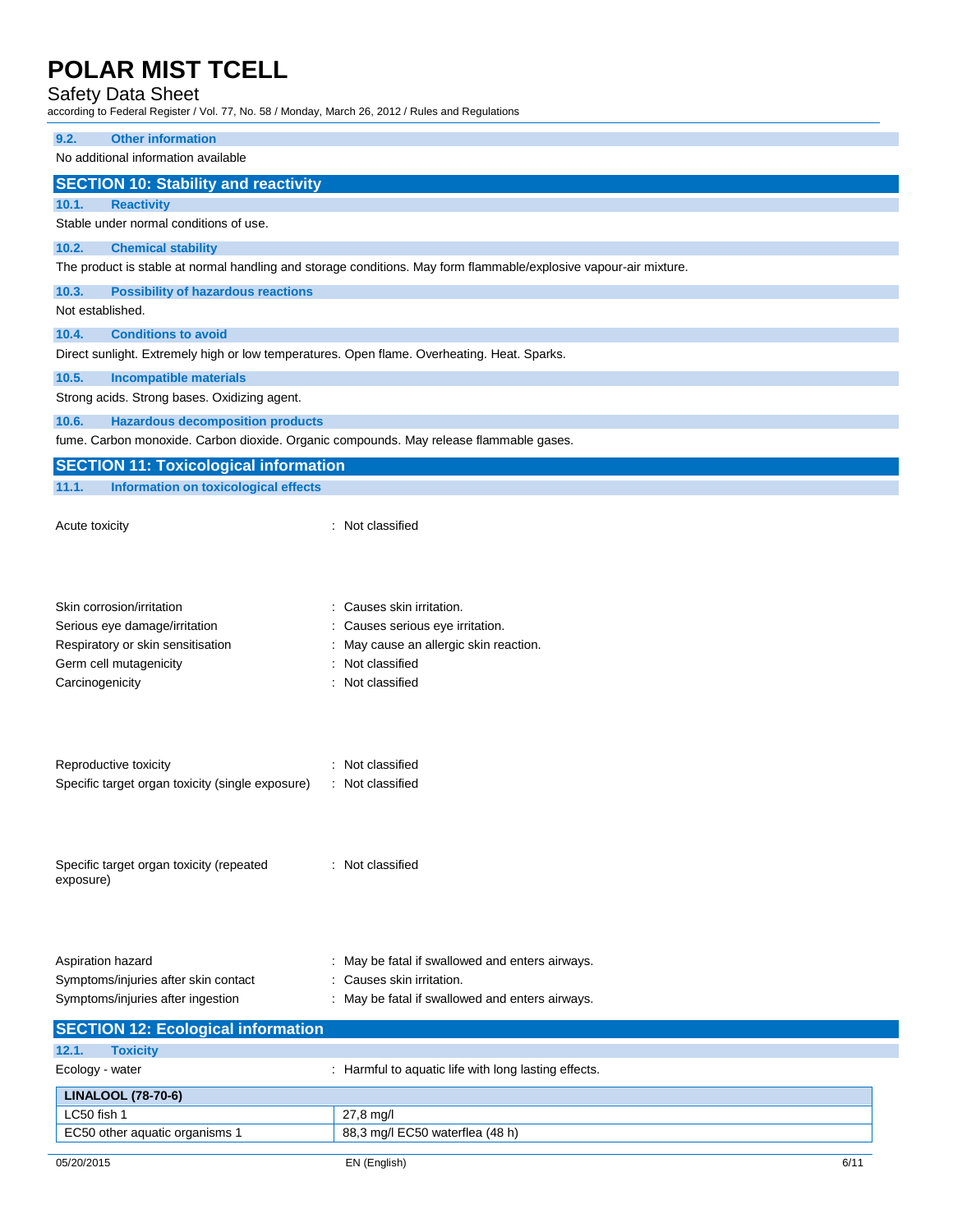### Safety Data Sheet

according to Federal Register / Vol. 77, No. 58 / Monday, March 26, 2012 / Rules and Regulations

| (78-70-6)<br>LINAL'<br>-OOL'                                 |                                                         |
|--------------------------------------------------------------|---------------------------------------------------------|
| <b>ECEC</b><br>: organisms 2<br>∖ othei<br>aquatic<br>$\sim$ | ററ<br>ma/<br>n<br>∵mo.<br>- IL 33<br>diudo<br>ZU<br>,,, |

| <b>ALPHA-PINENES (80-56-8)</b> |                                  |
|--------------------------------|----------------------------------|
| LC50 fish 1                    | $0.28$ ma/l                      |
| EC50 other aquatic organisms 2 | 1,44 mg/l IC50 algea (72 h) mg/l |

| 12.2.<br><b>Persistence and degradability</b>                                             |  |  |  |
|-------------------------------------------------------------------------------------------|--|--|--|
| <b>POLAR MIST TCELL</b>                                                                   |  |  |  |
| Persistence and degradability<br>'May cause long-term adverse effects in the environment. |  |  |  |

### **12.3. Bioaccumulative potential**

No additional information available

### **12.4. Mobility in soil**

No additional information available

| 12.5. | Other adverse effects        |                                                      |
|-------|------------------------------|------------------------------------------------------|
|       | Effect on ozone layer        |                                                      |
|       | Effect on the global warming | : No known ecological damage caused by this product. |

| <b>SECTION 13: Disposal considerations</b>          |                                                                                                                                                     |  |  |  |
|-----------------------------------------------------|-----------------------------------------------------------------------------------------------------------------------------------------------------|--|--|--|
| 13.1.<br><b>Waste treatment methods</b>             |                                                                                                                                                     |  |  |  |
| Waste disposal recommendations                      | : Dispose in a safe manner in accordance with local/national regulations. Dispose of<br>contents/container to an approved waste disposal plant.     |  |  |  |
| Additional information<br>Ecology - waste materials | : Handle empty containers with care because residual vapours are flammable.<br>: Avoid release to the environment. Hazardous waste due to toxicity. |  |  |  |

## **SECTION 14: Transport information**

| In accordance with DOT           |                                                                 |
|----------------------------------|-----------------------------------------------------------------|
| Transport document description   | : UN1169 Extracts, aromatic, liquid, 3, III                     |
| UN-No.(DOT)                      | : UN1169                                                        |
| Proper Shipping Name (DOT)       | : Extracts, aromatic, liquid                                    |
| Transport hazard class(es) (DOT) | : 3 - Class 3 - Flammable and combustible liquid 49 CFR 173.120 |
| Hazard labels (DOT)              | : 3 - Flammable liquid                                          |
|                                  |                                                                 |

Packing group (DOT) **:** III - Minor Danger

 $\overline{3}$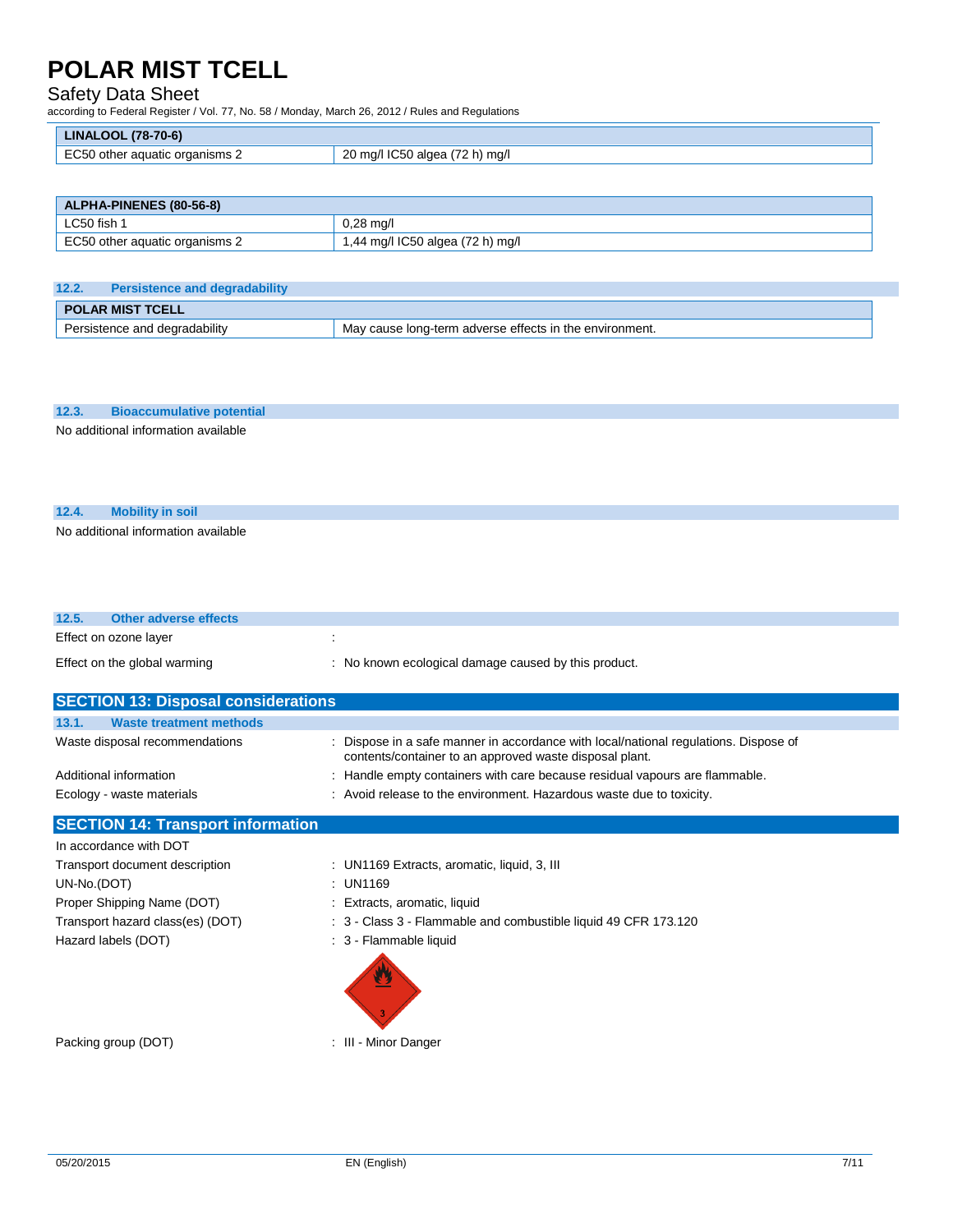### Safety Data Sheet

according to Federal Register / Vol. 77, No. 58 / Monday, March 26, 2012 / Rules and Regulations

| DOT Special Provisions (49 CFR 172.102)<br>DOT Packaging Exceptions (49 CFR 173.xxx)<br>DOT Packaging Non Bulk (49 CFR 173.xxx)<br>DOT Packaging Bulk (49 CFR 173.xxx)<br>DOT Quantity Limitations Passenger aircraft/rail<br>(49 CFR 173.27) | B1 - If the material has a flash point at or above 38 C (100 F) and below 93 C (200 F), then the<br>bulk packaging requirements of 173.241 of this subchapter are applicable. If the material has a<br>flash point of less than 38 C (100 F), then the bulk packaging requirements of 173.242 of this<br>subchapter are applicable.<br>IB3 - Authorized IBCs: Metal (31A, 31B and 31N); Rigid plastics (31H1 and 31H2); Composite<br>(31HZ1 and 31HA2, 31HB2, 31HN2, 31HD2 and 31HH2). Additional Requirement: Only liquids<br>with a vapor pressure less than or equal to 110 kPa at 50 C (1.1 bar at 122 F), or 130 kPa at 55<br>C (1.3 bar at 131 F) are authorized, except for UN2672 (also see Special Provision IP8 in Table<br>2 for UN2672).<br>T2 - 1.5 178.274(d)(2) Normal 178.275(d)(3)<br>TP1 - The maximum degree of filling must not exceed the degree of filling determined by the<br>following: Degree of filling = $97 / (1 + a (tr - tf))$ Where: tr is the maximum mean bulk<br>temperature during transport, and tf is the temperature in degrees celsius of the liquid during<br>filling.<br>: 150<br>: 203<br>: 242<br>$\therefore 60 \, \mathsf{L}$ |
|-----------------------------------------------------------------------------------------------------------------------------------------------------------------------------------------------------------------------------------------------|-----------------------------------------------------------------------------------------------------------------------------------------------------------------------------------------------------------------------------------------------------------------------------------------------------------------------------------------------------------------------------------------------------------------------------------------------------------------------------------------------------------------------------------------------------------------------------------------------------------------------------------------------------------------------------------------------------------------------------------------------------------------------------------------------------------------------------------------------------------------------------------------------------------------------------------------------------------------------------------------------------------------------------------------------------------------------------------------------------------------------------------------------------------------------------|
| DOT Quantity Limitations Cargo aircraft only (49 : 220 L<br>CFR 175.75)                                                                                                                                                                       |                                                                                                                                                                                                                                                                                                                                                                                                                                                                                                                                                                                                                                                                                                                                                                                                                                                                                                                                                                                                                                                                                                                                                                             |
| DOT Vessel Stowage Location                                                                                                                                                                                                                   | : A - The material may be stowed "on deck" or "under deck" on a cargo vessel and on a<br>passenger vessel.                                                                                                                                                                                                                                                                                                                                                                                                                                                                                                                                                                                                                                                                                                                                                                                                                                                                                                                                                                                                                                                                  |
| <b>Additional information</b>                                                                                                                                                                                                                 |                                                                                                                                                                                                                                                                                                                                                                                                                                                                                                                                                                                                                                                                                                                                                                                                                                                                                                                                                                                                                                                                                                                                                                             |
| Other information                                                                                                                                                                                                                             | : No supplementary information available.                                                                                                                                                                                                                                                                                                                                                                                                                                                                                                                                                                                                                                                                                                                                                                                                                                                                                                                                                                                                                                                                                                                                   |
| <b>ADR</b>                                                                                                                                                                                                                                    |                                                                                                                                                                                                                                                                                                                                                                                                                                                                                                                                                                                                                                                                                                                                                                                                                                                                                                                                                                                                                                                                                                                                                                             |
| Transport document description                                                                                                                                                                                                                | : UN 1169 EXTRACTS, AROMATIC, LIQUID, 3, III, $(D/E)$                                                                                                                                                                                                                                                                                                                                                                                                                                                                                                                                                                                                                                                                                                                                                                                                                                                                                                                                                                                                                                                                                                                       |
| Packing group (ADR)                                                                                                                                                                                                                           | : III                                                                                                                                                                                                                                                                                                                                                                                                                                                                                                                                                                                                                                                                                                                                                                                                                                                                                                                                                                                                                                                                                                                                                                       |
| Class (ADR)                                                                                                                                                                                                                                   | : 3 - Flammable liquid                                                                                                                                                                                                                                                                                                                                                                                                                                                                                                                                                                                                                                                                                                                                                                                                                                                                                                                                                                                                                                                                                                                                                      |
| Hazard identification number (Kemler No.)                                                                                                                                                                                                     | : 30                                                                                                                                                                                                                                                                                                                                                                                                                                                                                                                                                                                                                                                                                                                                                                                                                                                                                                                                                                                                                                                                                                                                                                        |
| Classification code (ADR)                                                                                                                                                                                                                     | $E$ F1                                                                                                                                                                                                                                                                                                                                                                                                                                                                                                                                                                                                                                                                                                                                                                                                                                                                                                                                                                                                                                                                                                                                                                      |
| Danger labels (ADR)                                                                                                                                                                                                                           | : 3 - Flammable liquids                                                                                                                                                                                                                                                                                                                                                                                                                                                                                                                                                                                                                                                                                                                                                                                                                                                                                                                                                                                                                                                                                                                                                     |
| Orange plates                                                                                                                                                                                                                                 | 30                                                                                                                                                                                                                                                                                                                                                                                                                                                                                                                                                                                                                                                                                                                                                                                                                                                                                                                                                                                                                                                                                                                                                                          |
|                                                                                                                                                                                                                                               | 1169                                                                                                                                                                                                                                                                                                                                                                                                                                                                                                                                                                                                                                                                                                                                                                                                                                                                                                                                                                                                                                                                                                                                                                        |
| Tunnel restriction code (ADR)                                                                                                                                                                                                                 | $\therefore$ D/E                                                                                                                                                                                                                                                                                                                                                                                                                                                                                                                                                                                                                                                                                                                                                                                                                                                                                                                                                                                                                                                                                                                                                            |
| LQ                                                                                                                                                                                                                                            | $\therefore$ 5                                                                                                                                                                                                                                                                                                                                                                                                                                                                                                                                                                                                                                                                                                                                                                                                                                                                                                                                                                                                                                                                                                                                                              |
| Excepted quantities (ADR)                                                                                                                                                                                                                     | $\therefore$ E1                                                                                                                                                                                                                                                                                                                                                                                                                                                                                                                                                                                                                                                                                                                                                                                                                                                                                                                                                                                                                                                                                                                                                             |
| <b>Transport by sea</b>                                                                                                                                                                                                                       |                                                                                                                                                                                                                                                                                                                                                                                                                                                                                                                                                                                                                                                                                                                                                                                                                                                                                                                                                                                                                                                                                                                                                                             |
| UN-No. (IMDG)                                                                                                                                                                                                                                 | : 1169                                                                                                                                                                                                                                                                                                                                                                                                                                                                                                                                                                                                                                                                                                                                                                                                                                                                                                                                                                                                                                                                                                                                                                      |
| Proper Shipping Name (IMDG)                                                                                                                                                                                                                   | EXTRACTS, AROMATIC, LIQUID                                                                                                                                                                                                                                                                                                                                                                                                                                                                                                                                                                                                                                                                                                                                                                                                                                                                                                                                                                                                                                                                                                                                                  |
| Class (IMDG)                                                                                                                                                                                                                                  | : 3 - Flammable liquids                                                                                                                                                                                                                                                                                                                                                                                                                                                                                                                                                                                                                                                                                                                                                                                                                                                                                                                                                                                                                                                                                                                                                     |
| Packing group (IMDG)                                                                                                                                                                                                                          | : III - substances presenting low danger                                                                                                                                                                                                                                                                                                                                                                                                                                                                                                                                                                                                                                                                                                                                                                                                                                                                                                                                                                                                                                                                                                                                    |
| <b>Air transport</b>                                                                                                                                                                                                                          |                                                                                                                                                                                                                                                                                                                                                                                                                                                                                                                                                                                                                                                                                                                                                                                                                                                                                                                                                                                                                                                                                                                                                                             |
| UN-No. (IATA)                                                                                                                                                                                                                                 | : 1169                                                                                                                                                                                                                                                                                                                                                                                                                                                                                                                                                                                                                                                                                                                                                                                                                                                                                                                                                                                                                                                                                                                                                                      |
| Proper Shipping Name (IATA)                                                                                                                                                                                                                   | : Extracts, aromatic, liquid                                                                                                                                                                                                                                                                                                                                                                                                                                                                                                                                                                                                                                                                                                                                                                                                                                                                                                                                                                                                                                                                                                                                                |
| Class (IATA)                                                                                                                                                                                                                                  | : 3 - Flammable Liquids                                                                                                                                                                                                                                                                                                                                                                                                                                                                                                                                                                                                                                                                                                                                                                                                                                                                                                                                                                                                                                                                                                                                                     |
| Packing group (IATA)                                                                                                                                                                                                                          | : III - Minor Danger                                                                                                                                                                                                                                                                                                                                                                                                                                                                                                                                                                                                                                                                                                                                                                                                                                                                                                                                                                                                                                                                                                                                                        |
| 05/20/2015                                                                                                                                                                                                                                    | EN (English)<br>8/11                                                                                                                                                                                                                                                                                                                                                                                                                                                                                                                                                                                                                                                                                                                                                                                                                                                                                                                                                                                                                                                                                                                                                        |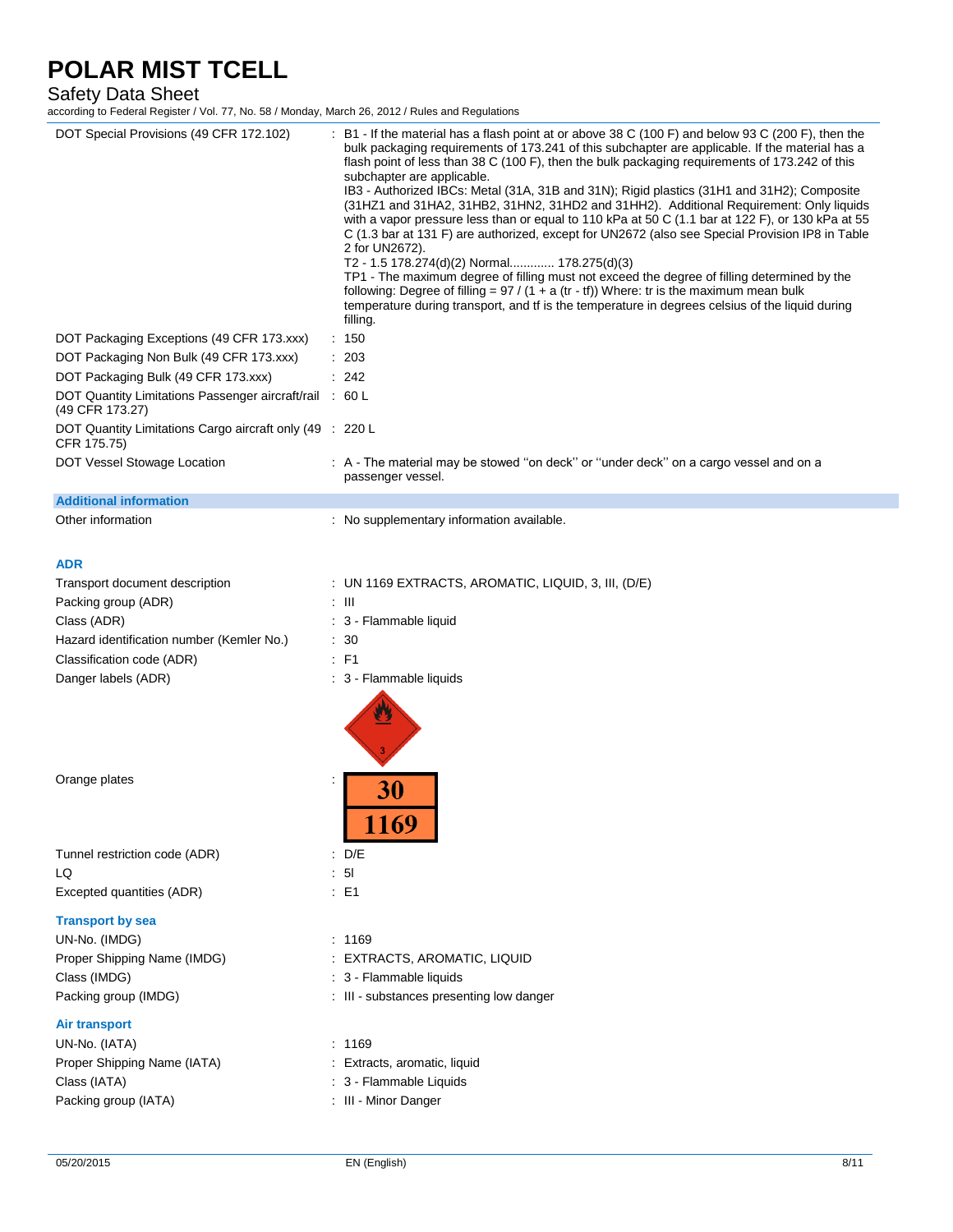### Safety Data Sheet

according to Federal Register / Vol. 77, No. 58 / Monday, March 26, 2012 / Rules and Regulations

| <b>SECTION 15: Regulatory information</b>                                                                                         |  |  |  |
|-----------------------------------------------------------------------------------------------------------------------------------|--|--|--|
| 15.1. US Federal regulations                                                                                                      |  |  |  |
| <b>LINALOOL (78-70-6)</b>                                                                                                         |  |  |  |
| Not listed on the United States SARA Section 313<br>Listed on the United States TSCA (Toxic Substances Control Act) inventory     |  |  |  |
| LINALYL ACETATE (115-95-7)                                                                                                        |  |  |  |
| Not listed on the United States SARA Section 313<br>Listed on the United States TSCA (Toxic Substances Control Act) inventory     |  |  |  |
| <b>MENTHOL (2216-51-5)</b>                                                                                                        |  |  |  |
| Not listed on the United States SARA Section 313<br>Listed on the United States TSCA (Toxic Substances Control Act) inventory     |  |  |  |
| DIETHYL MALONATE (105-53-3)                                                                                                       |  |  |  |
| Not listed on the United States SARA Section 313<br>Listed on the United States TSCA (Toxic Substances Control Act) inventory     |  |  |  |
| 5-methyl-2-propan-2-ylcyclohexan-1-ol (89-78-1)                                                                                   |  |  |  |
| Not listed on the United States SARA Section 313<br>Listed on the United States TSCA (Toxic Substances Control Act) inventory     |  |  |  |
| <b>LIMONENE (5989-27-5)</b>                                                                                                       |  |  |  |
| Not listed on the United States SARA Section 313<br>Listed on the United States TSCA (Toxic Substances Control Act) inventory     |  |  |  |
| <b>PINENES (127-91-3)</b>                                                                                                         |  |  |  |
| Not listed on the United States SARA Section 313<br>Listed on the United States TSCA (Toxic Substances Control Act) inventory     |  |  |  |
| BETA-CARYOPHYLLENE (87-44-5)                                                                                                      |  |  |  |
| Not listed on the United States SARA Section 313<br>Listed on the United States TSCA (Toxic Substances Control Act) inventory     |  |  |  |
| OCIMENE - MAINLY 3,7-DIMETHYLOCTA 1,3,6-TRIENE (13877-91-3)                                                                       |  |  |  |
| Not listed on the United States SARA Section 313<br>Listed on the United States TSCA (Toxic Substances Control Act) inventory     |  |  |  |
| ALPHA-PINENES (80-56-8)                                                                                                           |  |  |  |
| Not listed on the United States SARA Section 313<br>Listed on the United States TSCA (Toxic Substances Control Act) inventory     |  |  |  |
| L-BETA-PINENE (18172-67-3)                                                                                                        |  |  |  |
| Not listed on the United States SARA Section 313<br>Listed on the United States TSCA (Toxic Substances Control Act) inventory     |  |  |  |
| GAMMA-TERPINENE (99-85-4)                                                                                                         |  |  |  |
| Not listed on the United States SARA Section 313<br>Listed on the United States TSCA (Toxic Substances Control Act) inventory     |  |  |  |
| <b>MYRCENE (123-35-3)</b>                                                                                                         |  |  |  |
| Not listed on the United States SARA Section 313<br>Listed on the United States TSCA (Toxic Substances Control Act) inventory     |  |  |  |
| p-CYMENE (99-87-6)                                                                                                                |  |  |  |
| Not listed on the United States SARA Section 313<br>Listed on the United States TSCA (Toxic Substances Control Act) inventory     |  |  |  |
| TERPINOLENE (586-62-9)                                                                                                            |  |  |  |
| Not listed on the United States SARA Section 313<br>Listed on the United States TSCA (Toxic Substances Control Act) inventory     |  |  |  |
| C9-12 ISO-ALKANES (90622-57-4)                                                                                                    |  |  |  |
| Not listed on the United States SARA Section 313<br>Not listed on the United States TSCA (Toxic Substances Control Act) inventory |  |  |  |

**15.2. International regulations**

**CANADA**

No additional information available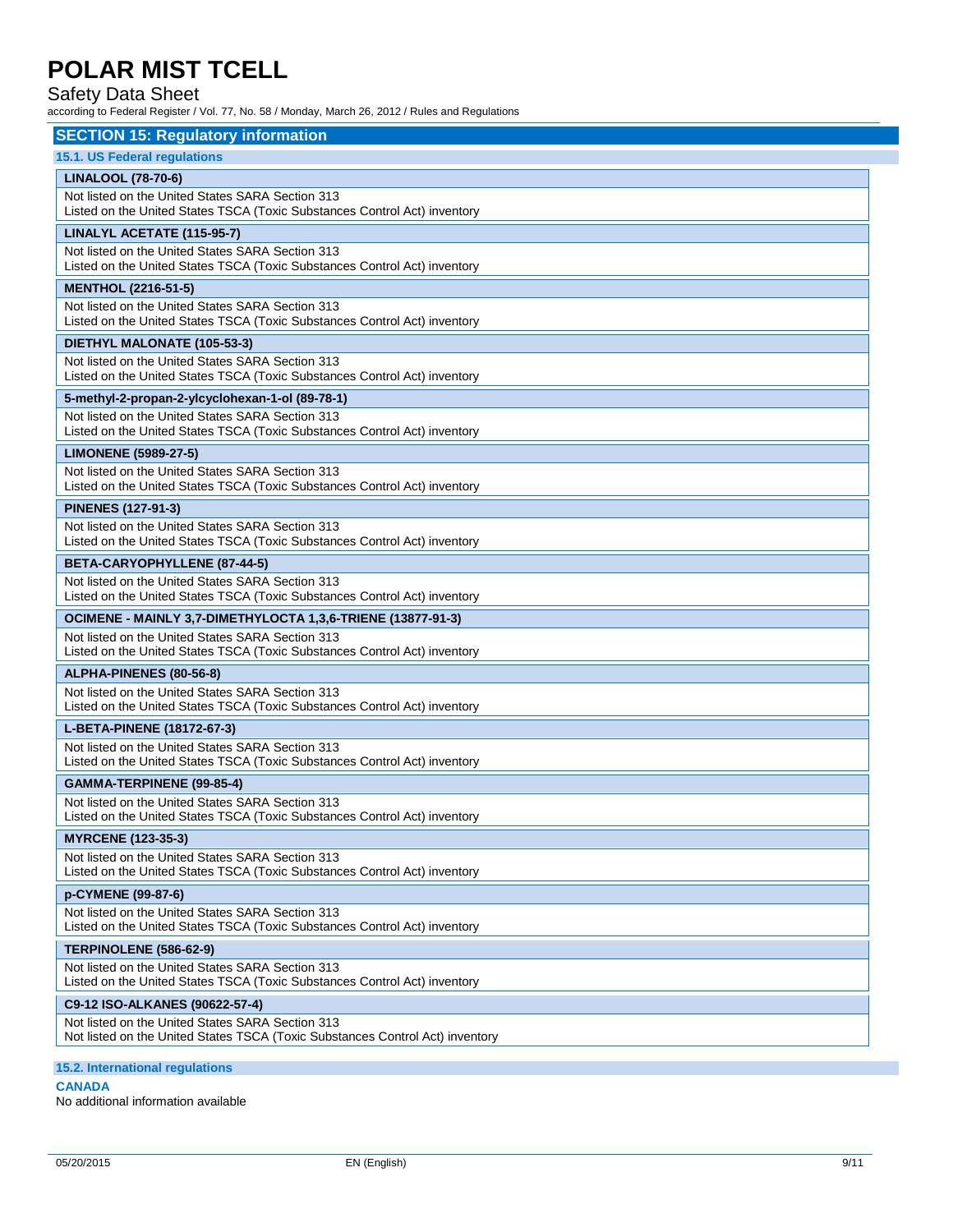## Safety Data Sheet

according to Federal Register / Vol. 77, No. 58 / Monday, March 26, 2012 / Rules and Regulations

### **EU-Regulations**

No additional information available

## **Classification according to Regulation (EC) No. 1272/2008 [CLP]**

Flam. Liq. 3 H226<br>Skin Irrit. 2 H315 Skin Irrit. 2 Eye Irrit. 2 H319<br>Skin Sens. 1 H317 Skin Sens. 1 H317 Asp. Tox. 1 Aquatic Chronic 2 H411 Full text of H-phrases: see section 16

### **Classification according to Directive 67/548/EEC [DSD] or 1999/45/EC [DPD]**

**15.2.2. National regulations**

**15.3. US State regulations**

#### **ALPHA-PINENES (80-56-8)**

U.S. -New York - RTK list Hazardous Substances

### **TERPINOLENE (586-62-9)**

U.S. -New York - RTK list Hazardous Substances

| <b>SECTION 16: Other information</b> |                                                                                                                                                                                                                                                                                                                                                                                                                                                                                                                                                                                                                                                                                                                                                                                                                                                                                                                                                                                                                                      |  |
|--------------------------------------|--------------------------------------------------------------------------------------------------------------------------------------------------------------------------------------------------------------------------------------------------------------------------------------------------------------------------------------------------------------------------------------------------------------------------------------------------------------------------------------------------------------------------------------------------------------------------------------------------------------------------------------------------------------------------------------------------------------------------------------------------------------------------------------------------------------------------------------------------------------------------------------------------------------------------------------------------------------------------------------------------------------------------------------|--|
| Data sources                         | : REGULATION (EC) No 1272/2008 OF THE EUROPEAN PARLIAMENT AND OF THE<br>COUNCIL of 16 December 2008 on classification, labelling and packaging of substances and<br>mixtures, amending and repealing Directives 67/548/EEC and 1999/45/EC, and amending<br>Regulation (EC) No 1907/2006.                                                                                                                                                                                                                                                                                                                                                                                                                                                                                                                                                                                                                                                                                                                                             |  |
| Other information                    | : REACH Disclaimer:<br>This information is based on current knowledge. Consistency of data in the SDS with CSR is<br>considered, as far as the information is available at the time of compilation (cfr Revision date<br>and Version number). DISCLAIMER OF LIABILITY The information in this SDS was obtained<br>from sources which we believe are reliable. However, the information is provided without any<br>warranty, express or implied, regarding its correctness. The conditions or methods of handling,<br>storage, use or disposal of the product are beyond our control and may be beyond our<br>knowledge. For this and other reasons, we do not assume responsibility and expressly disclaim<br>liability for loss, damage or expense arising out of or in any way connected with the handling.<br>storage, use or disposal of the product. This SDS was prepared and is to be used only for this<br>product. If the product is used as a component in another product, this SDS information may<br>not be applicable. |  |